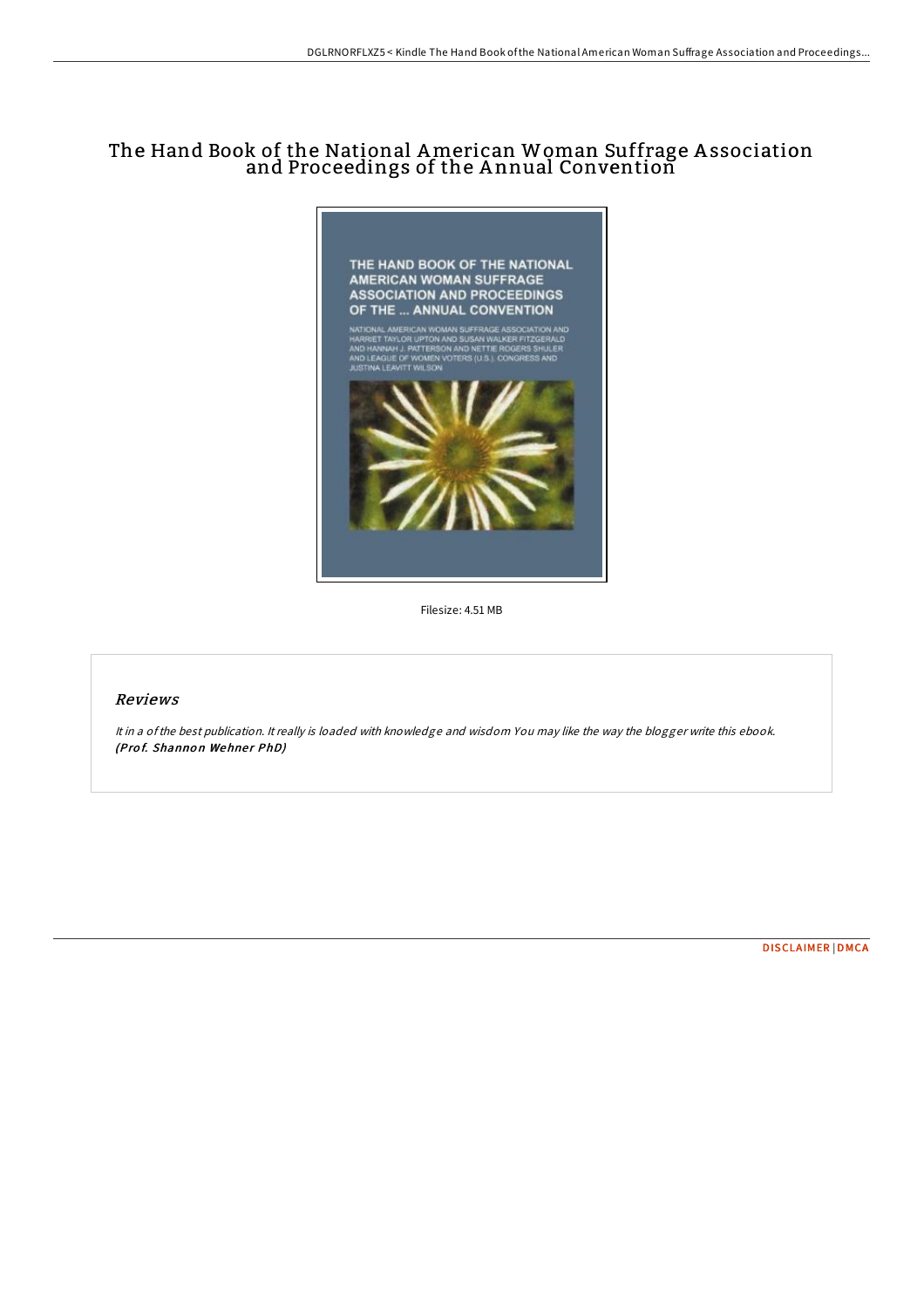## THE HAND BOOK OF THE NATIONAL AMERICAN WOMAN SUFFRAGE ASSOCIATION AND PROCEEDINGS OF THE ANNUAL CONVENTION



Rarebooksclub.com, United States, 2012. Paperback. Book Condition: New. 246 x 189 mm. Language: English . Brand New Book \*\*\*\*\* Print on Demand \*\*\*\*\*.This historic book may have numerous typos and missing text. Purchasers can download a free scanned copy of the original book (without typos) from the publisher. Not indexed. Not illustrated. 1908 Excerpt: .Boyer, be paid. The amendment was carried by a rising vote, but three dissenting. The amendment as amended was then carried with four dissenting votes, the president, Miss Shaw, asking to have her vote recorded in the negative. The motion as amended was then carried, viz.: that the National Association shall assist Oklahoma to the extent of \$100 per month for Mrs. Boyer s salary, until the vote is taken in the next Legislature, in addition to the \$300 given by Massachusetts for Oklahoma work. Voted that the \$300 pledged by Massachusetts delegates for work in Oklahoma be kept on the pledge list. The request that Miss Gregg do work in Maryland was referred to the Official Board. Concluding Meetings of the Business Committee. COMMITTEE. OCTOBER 22. 11 a. m. The new Official Board held its first meeting in a parlor of the Y. M. C. A. building. The president presided: all members present. Voted to pay \$50 for the rent of the Star Theatre for the Sunday meeting. Voted to appropriate \$125 for two months work in South Dakota, for the purpose of ascertaining conditions with a view to the submission of an amendment. Voted that the Northern Pacific Railroad be the official route to the Washington Convention, provided that such action does not bind all officers and delegates to take it. The President appointed Mrs. Catt, Mrs. Kelley and Mrs. Avery as members of the committee on the large petition. 2:30 p. m. Meeting...

e Read The Hand Book of the National American Woman Suffrage Association and Proceedings of the Annual Co [nventio](http://almighty24.tech/the-hand-book-of-the-national-american-woman-suf.html) n Online

 $\Box$  Download PDF The Hand Book of the National American Woman Suffrage Association and Proceedings of the Annual Co [nventio](http://almighty24.tech/the-hand-book-of-the-national-american-woman-suf.html) n